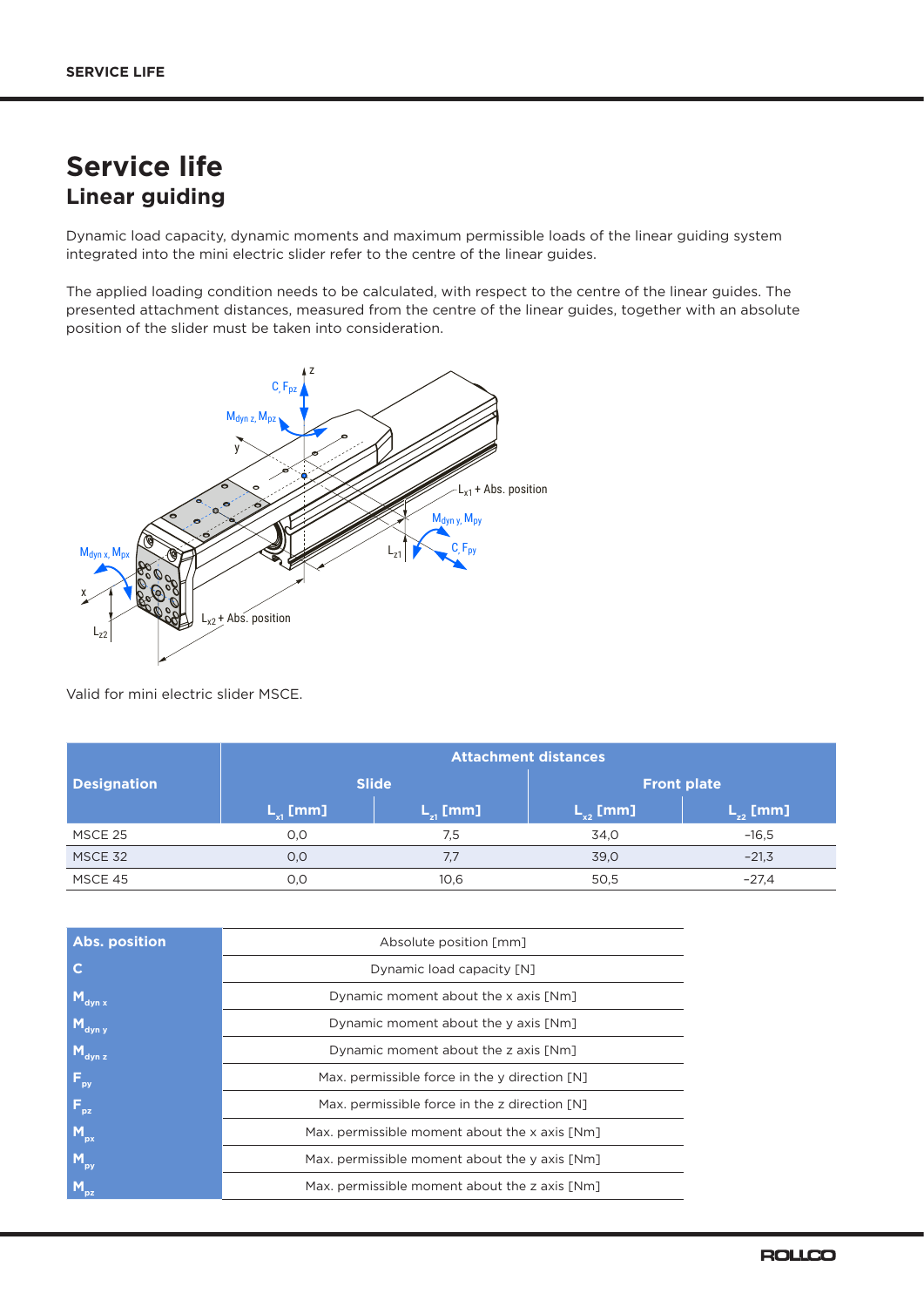### Permissible load

**Permissible load factor f<sub>p g</sub>** 

A permissible load factor of the linear guiding system  $f_{pg}$  must never exceed the value of 1.

$$
f_{pg} = \frac{|F_y|}{F_{py}} + \frac{|F_z|}{F_{pz}} + \frac{|M_x|}{M_{px}} + \frac{|M_y|}{M_{py}} + \frac{|M_z|}{M_{pz}} \le 1
$$

| pg                      | Permissible load factor                                |
|-------------------------|--------------------------------------------------------|
| $\mathsf{F}_\mathsf{y}$ | Applied force in the $\nu$ direction $\lceil N \rceil$ |
| $\mathsf{F}_\mathsf{z}$ | Applied force in the z direction [N]                   |
| M,                      | Applied moment about the x axis [Nm]                   |
| M,                      | Applied moment about the y axis [Nm]                   |
|                         | Applied moment about the z axis [Nm]                   |

#### Service life **Service life calculation**

$$
L_{km\,g} = \left(\frac{1}{f_{vm\,g}}\right)^3 \cdot 10^2
$$

| ˈkm ɑ | Service life of the linear guiding system [km] |
|-------|------------------------------------------------|
| vm q  | Mean load comparison factor                    |

#### Mean load comparison factor f<sub>vm g</sub> as a function of service life L<sub>km g</sub>

Diagram represents the theoretically determined service life of the linear guiding system when the mean load comparison factor fvm g is considered.

It should be noted that the application conditions may have a significant effect on the service life.

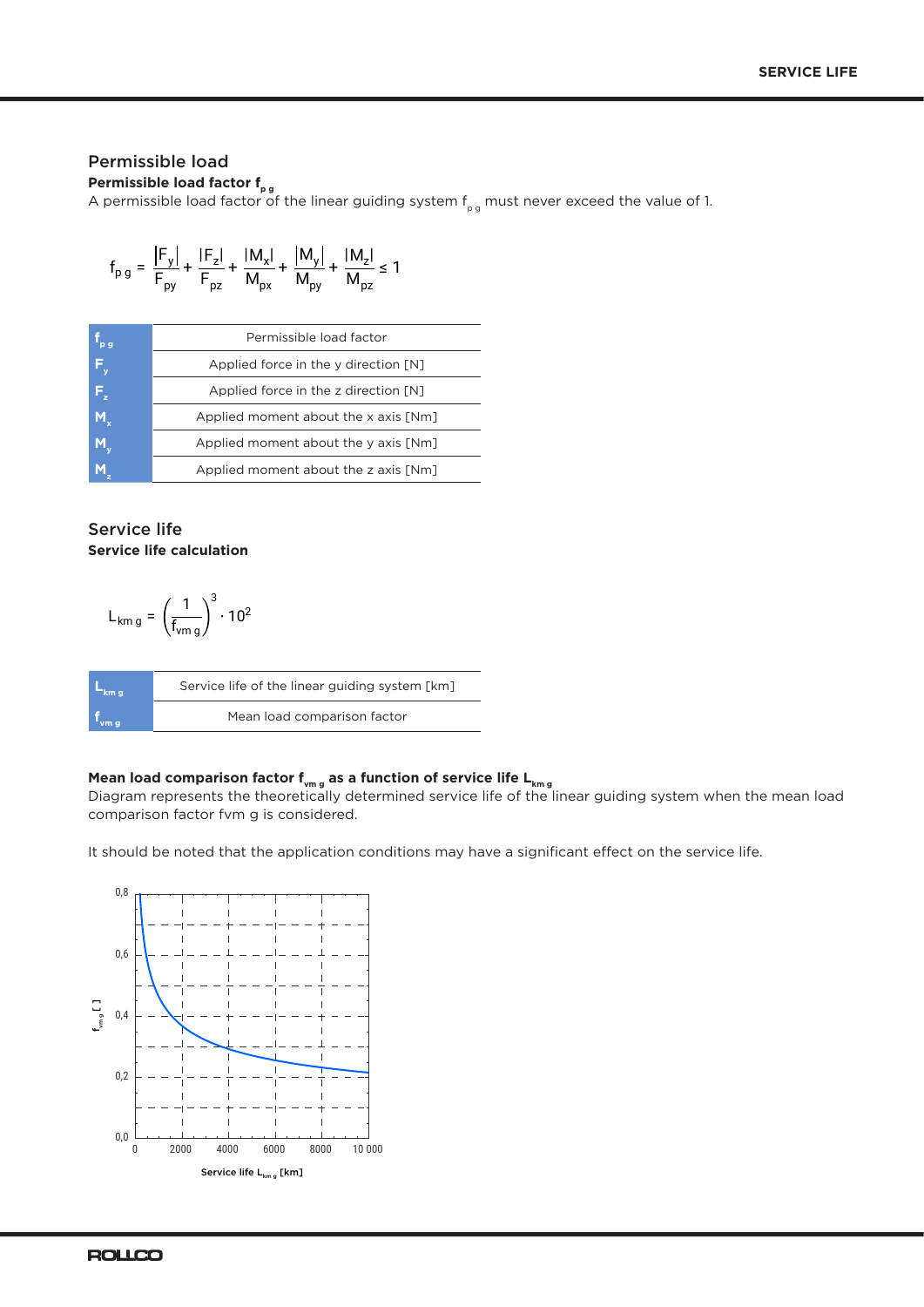### **Mean load comparison factor f<sub>vm g</sub>**

$$
f_{\nu m g} = \sqrt[3]{\frac{f_{\nu 1 g}^3 \cdot s_1 + f_{\nu 2 g}^3 \cdot s_2 + \dots + f_{\nu n g}^3 \cdot s_n}{s_1 + s_2 + \dots + s_n}}
$$

| $^{\bullet}$ vi g | i-th load comparison factor of a given loading regime $f_{\text{va}}(s)$ , i $\in \{1, 2, , n\}$ |
|-------------------|--------------------------------------------------------------------------------------------------|
| ۱S,               | i-th travel path of a given loading regime $f_{\nu}$ (s), i $\in$ {1, 2, , n}                    |

Loading regime  $f_{\text{vg}}(s)$ 



**Load comparison factor f<sub>v g</sub>** 

$$
f_{vg} = \frac{|F_y|}{C} + \frac{|F_z|}{C} + \frac{|M_x|}{M_{dyn\,x}} + \frac{|M_y|}{M_{dyn\,y}} + \frac{|M_z|}{M_{dyn\,z}}
$$
\n
$$
f_{vg}
$$
\nLoad comparison factor

#### **Mean dynamic safety factor f<sub>sm g</sub>**

The safety factor depends on the application and its requested safety. A minimum dynamic safety factor of 5,0 or more is recommended.

$$
f_{\rm sm\,g}=\frac{1}{f_{\rm vmg}}
$$

**f<sub>sm g</sub>** Mean dynamic safety factor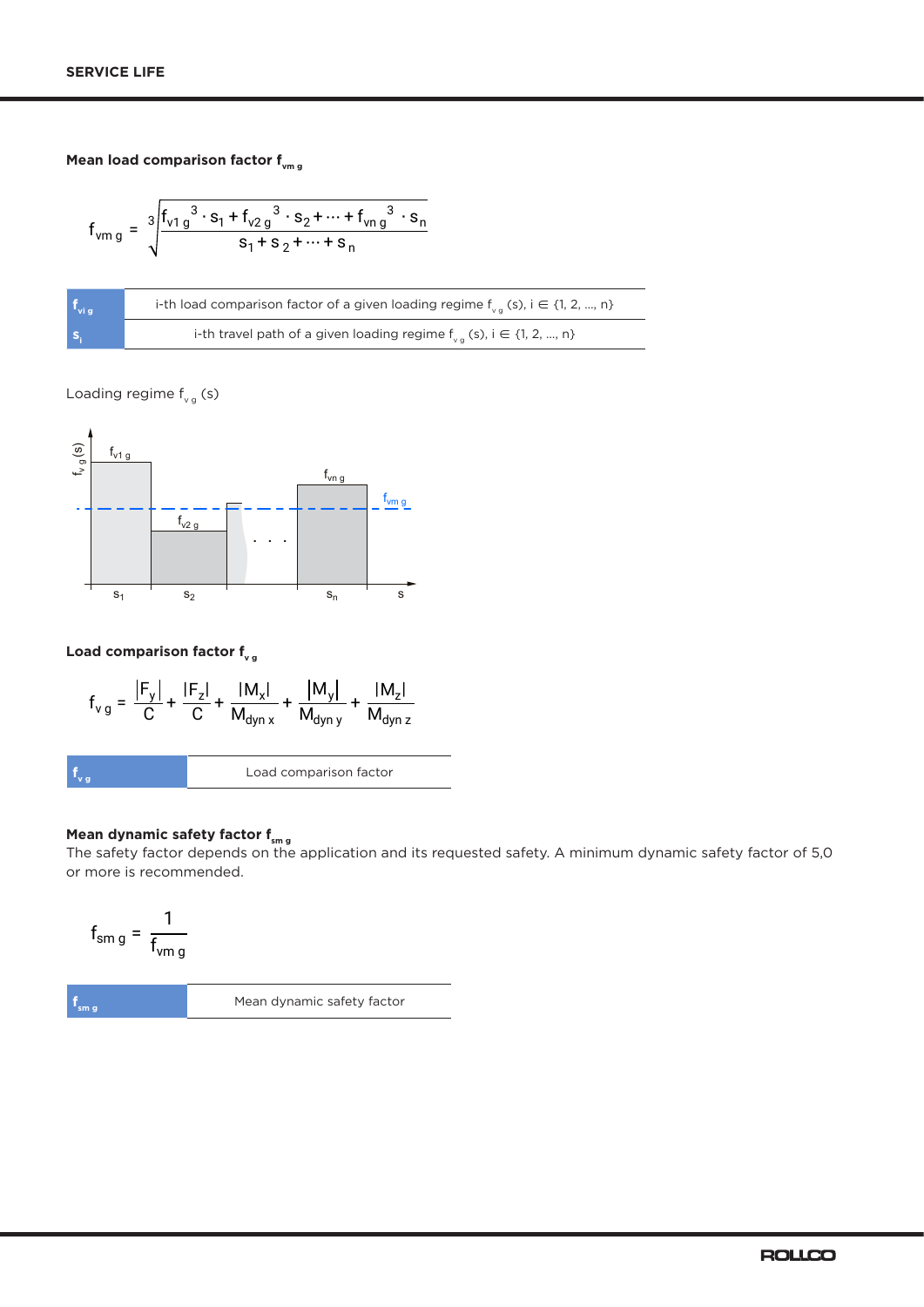### **Ball screw drive**

Valid for the mini electric cylinder MCE and the slider MSCE.

#### Permissible load Permissible load factor f<sub>p bs</sub>

A permissible load factor of the ball screw drive  $\mathsf{f}_{\mathsf{p}\, \mathsf{bs}}$  must never exceed the value of 1.

$$
f_{\text{p bs}} = \frac{|F_x|}{F_{\text{pa}}} \le 1
$$

| <b>p</b> bs | Permissible load factor              |
|-------------|--------------------------------------|
| ba          | Max. permissible axial load [N]      |
|             | Applied force in the x direction [N] |

#### Service life **Service life calculation**

$$
L_{km\,bs}=\left(\frac{1}{f_{vm\,bs}}\right)^3\cdot I
$$

| km bs | Service life [km]           |
|-------|-----------------------------|
| vm bs | Mean load comparison factor |
|       | Ball screw lead [mm]        |

#### Mean load comparison factor f<sub>vm bs</sub> as a function of service life L<sub>km bs</sub>

Diagram represents the theoretically determined service life of the ball screw drive when the mean load comparison factor  $f_{vmbs}$  is considered.

It should be noted that the application conditions may have a significant effect on the service life.

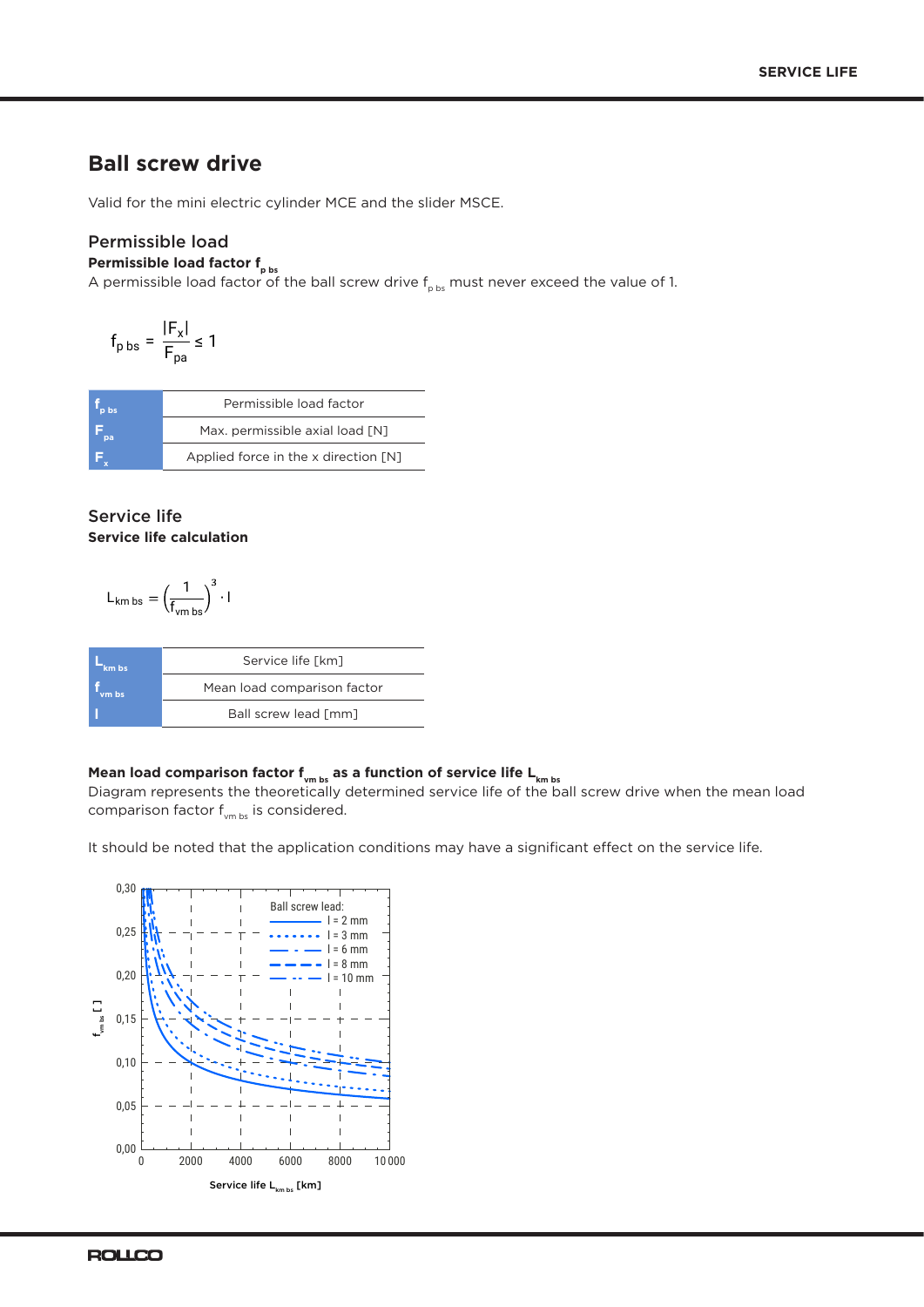## **Mean load comparison factor f**<sub>vm bs</sub>

$$
f_{\text{vm bs}} = \sqrt[3]{\frac{f_{v1bs}^3 \cdot s_1 + f_{v2bs}^3 \cdot s_2 + \dots + f_{\text{vn bs}}^3 \cdot s_n}{s_1 + s_2 + \dots + s_n}}
$$

| vi bs | i-th load comparison factor of a given loading regime $f_{\text{wbs}}(s)$ , i $\in \{1, 2, , n\}$ |
|-------|---------------------------------------------------------------------------------------------------|
| S.    | i-th travel path of a given loading regime $f_{\text{obs}}$ (s), i $\in$ {1, 2, , n}              |

## Loading regime  $f_{\text{v bs}}$  (s)



#### Load comparison factor f<sub>v bs</sub>

$$
f_{\rm v\,bs} = \frac{|F_{\rm x}|}{C_{\rm a}}
$$

| bs | Load comparison factor          |
|----|---------------------------------|
|    | Dynamic axial load capacity [N] |

#### **Mean dynamic safety factor f<sub>sm bs</sub>**

The safety factor depends on the application and its requested safety. A minimum dynamic safety factor of 5,0 or more is recommended.

$$
f_{smbs} = \frac{1}{f_{vmbs}}
$$
  

$$
f_{smbs}
$$
  
Mean dynamic safety factor